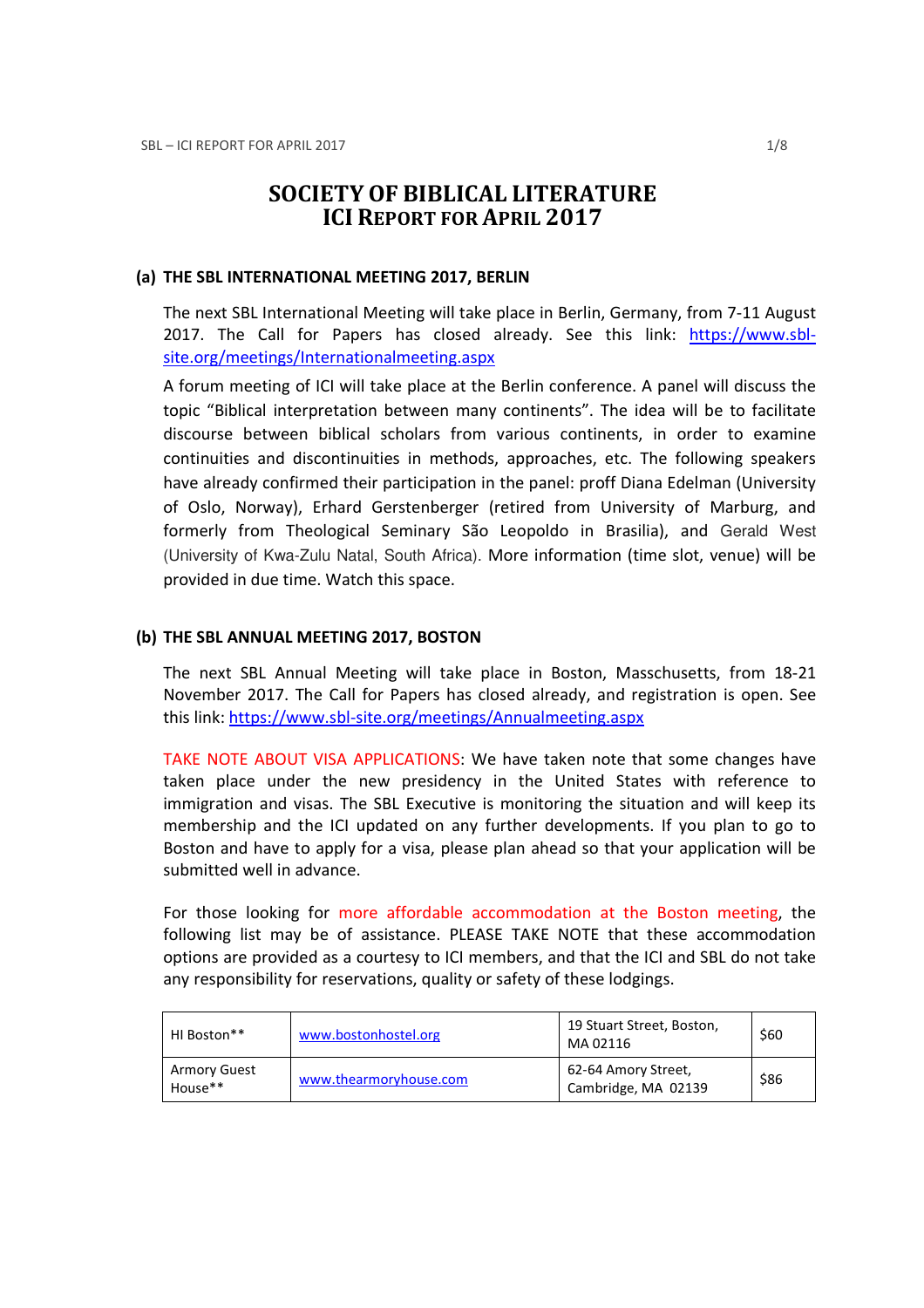| Quarters on DOT<br>by Short Term<br><b>Rentals Boston</b> | www.shorttermrentalsboston.com   | 80 Dorchester Street,<br>Boston, MA 02127       | \$100 |
|-----------------------------------------------------------|----------------------------------|-------------------------------------------------|-------|
| La Quinta Inn &<br>Suites Boston -<br>Somerville          | www.lg.com                       | 23 Cummings St.,<br>Somerville, MA 02145        | \$105 |
| Ramada Boston                                             | www.wyndhamhotels.com            | 800 Morrissey Bouldevard,<br>Boston, MA 02122   | \$119 |
| Best Western Plus<br><b>Boston Hotel</b>                  | www.bestwestern.com              | 891 Massachusetts Ave.,<br>Boston, MA 02118     | \$122 |
| Coolidge Corner<br>Guest House**                          | www.brooklinebedandbreakfast.com | 17-19 Littell Road,<br>Brookline, MA 02146-6504 | \$129 |

\*\*Hostel or guest house may have common shared dormitories or bathrooms

## (c) PUBLICATION IN ANCIENT NEAR EAST MONOGRAPHS (ANEM) / MONOGRAFIAS SOBRE EL ANTIGUO CERCANO ORIENTE (MACO)

ANEM/MACO is a series that was established by the SBL at the request of the International Cooperation Initiative (ICI), and which is co-edited by Alan Lenzi and Juan Tebes. The series publishes volumes on the Ancient Near East (including ancient Israel) electronically and makes them freely available for download. (Paperback and hardback versions of the volumes are available too, for a reasonable price.) Any work published in ANEM/MACO is freely available in electronic version to anyone in perpetuity. To view the volumes published in the series, please go to http://www.sblsite.org/publications/Books\_ANEmonographs.aspx

The latest volumes in ANEM/MACO is:

**Exploring Zechariah, Volume 1&2: The Development of Zechariah and Its Role within the Twelve** 

By Mark J. Boda

These volumes showcases a series of studies on the development of Zechariah as a book and its role within the development and rhetoric of the Book of the Twelve. It features the following: (i) Examination of the role that the final section of the Book of the Twelve played in drawing the corpus together into its final form; (ii) Articles drawn from a variety of journals; (iii) Ten essays that represent advances into Book of the Twelve research.

To download the book for free, paste the following link into your browser: https://www.sbl-site.org/assets/pdfs/pubs/9780884142010\_OA.pdf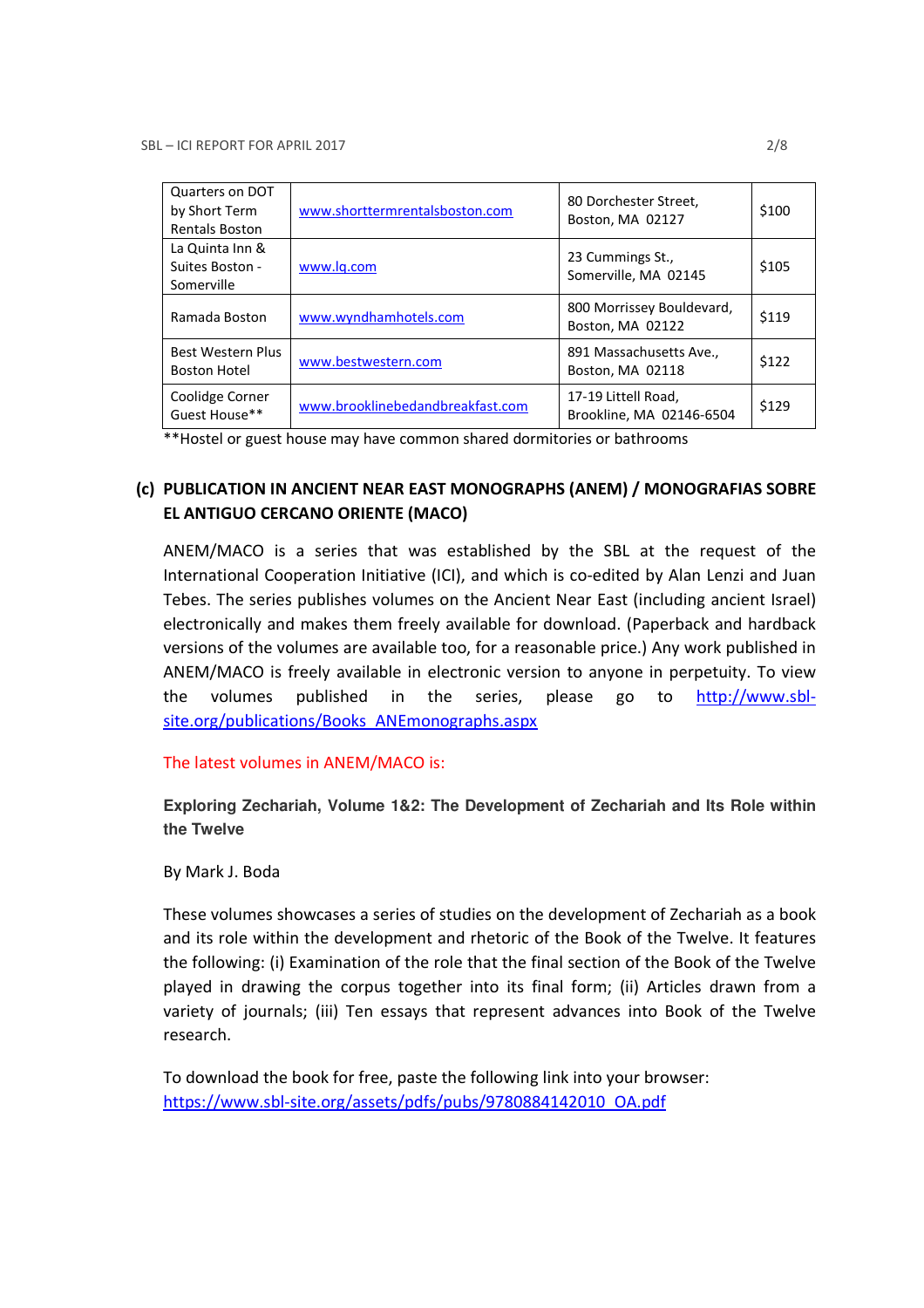#### (d) PUBLICATION IN INTERNATIONAL VOICES IN BIBLICAL STUDIES (IVBS)

IVBS is a series that was established by the SBL at the request of the International Cooperation Initiative (ICI), and which is co-edited by Monica Melanchthon and Jione Havea. IVBS encourages in particular submissions from scholars in the present seven international regions for which it has editorial boards: Africa, Central and Eastern Europe, Latin America, Middle East-South Asia, Northeast Asia, Pacific, and Southeast Asia. Interregional collaborations are also welcome. IVBS publishes works in English and in any other language for which its editors can find qualified peer reviewers. Any work published in IVBS is freely available to anyone in perpetuity. The series publishes work generally in the area of reception history and criticism. The scope is not limited to any particular biblical text or historical timeframe. The works will mainly be published in English and, wherever possible, also in primary languages of authors. For more information please go to http://ivbs.sbl-site.org/home.aspx. If you would consider publishing your work in this series, feel free to contact one of the two general editors, Monica Melanchthon or Jione Havea.

The latest volume in IVBS is:

#### Reading Ruth in Asia

Edited by Jione Havea and Peter Lau

This monograph contains readings of texts and themes from the Book of Ruth by scholars from Asia. There is a strong mix of postcolonial and contextual flavors in the essays, which together give readers a taste of Biblical Criticism in Asia. Special attention is given to the literary, cultural, gender and minoritized subjects in the Book of Ruth.

To download the book for free, paste the following link into your browser: http://ivbs.sbl-site.org/uploads/9780884141006\_OA.pdf

## (e) PUBLICATIONS: ONLINE BOOKS – NEW BOOKS ADDED

(For the full list, please go to http://www.sbl-site.org/publications/Books\_ICIbooks.aspx)

#### Dismembering the Whole: Composition and Purpose of Judges 19–21

Edenburg, Cynthia. Dismembering the Whole: Composition and Purpose of Judges 19–21. Ancient Israel and Its Literature 24. Atlanta: SBL Press, 2016.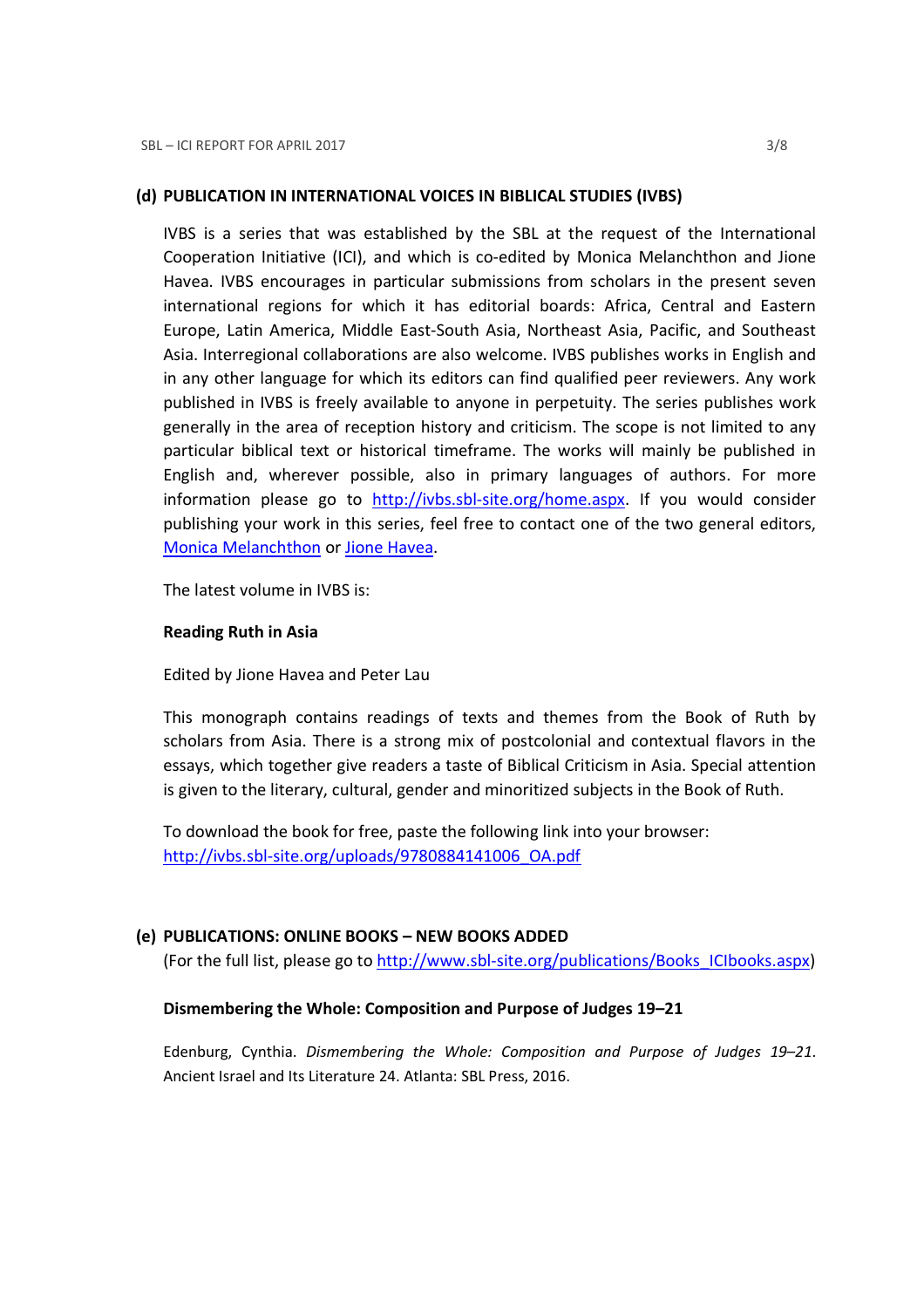The Book of Judges ends with a bizarre narrative of sex and violence that starts with a domestic tiff and ends with the decimation of a tribe that is restored by means of abduction and rape. Cynthia Edenburg applies a fresh literary analysis, recent understandings of historical linguistics, and historical geography in her exploration of the origin of the anti-Benjamin polemic found in Judges 19–21, the growth and provenance of the book of Judges, and the shape of the Deuteronomistic History. Her study exposes how Judges 19–21 function as political polemic reflecting not the pre-monarchic period but instead the historical realities of the settlement of Benjamin during the Babylonian and Persian period.

## Exploring Second Corinthians: Death and Life, Hardship and Rivalry

Oropeza, B. J. Exploring Second Corinthians: Death and Life, Hardship and Rivalry. Rhetoric of Religious Antiquity 3. Atlanta: SBL Press, 2016.

In 2 Corinthians, Paul responds to reports of the Corinthian congregation questioning his competency as a divinely sent messenger. Through apologetic demegoria and the use of graphic imagery related to triumphal processions, siege warfare, and emissary travels and negotiation, Paul defends his constancy, persona, and speaking abilities as he extends the offer of clemency and reconciliation to his auditors. Oropeza combines rhetorical pictures (rhetography) with interpretative layers (literary features, intertextuality, sociocultural, ideological, and sacred textures) to arrive at the rhetorical impact of Paul's message for ancient Mediterranean discourse.

## Other Publishers' Resources and Resources in Spanish

Oxford University Press offers free and reduced rate access to dozens of countries. Learn more on their website.

We thank the Instituto Multidisciplinario de Historia y Ciencias Humanas who is willing to make some direct links to free Spanish publications available on the ICI book repository page. See the following link. Links are available there to the following books (in Spanish):

- Excavation reports of Tell el-Ghaba (Egypt)
- Study of Stela of Gebel Barkal (Egypt)
- Proceedings I institute worshop (includes articles on ANE)
- Proceedings II institute worshop (includes articles on ANE)
- Proceedings III institute worshop (includes articles on ANE)

There is also a link to the following Spanish journal:

• Journal of Egyptological Studies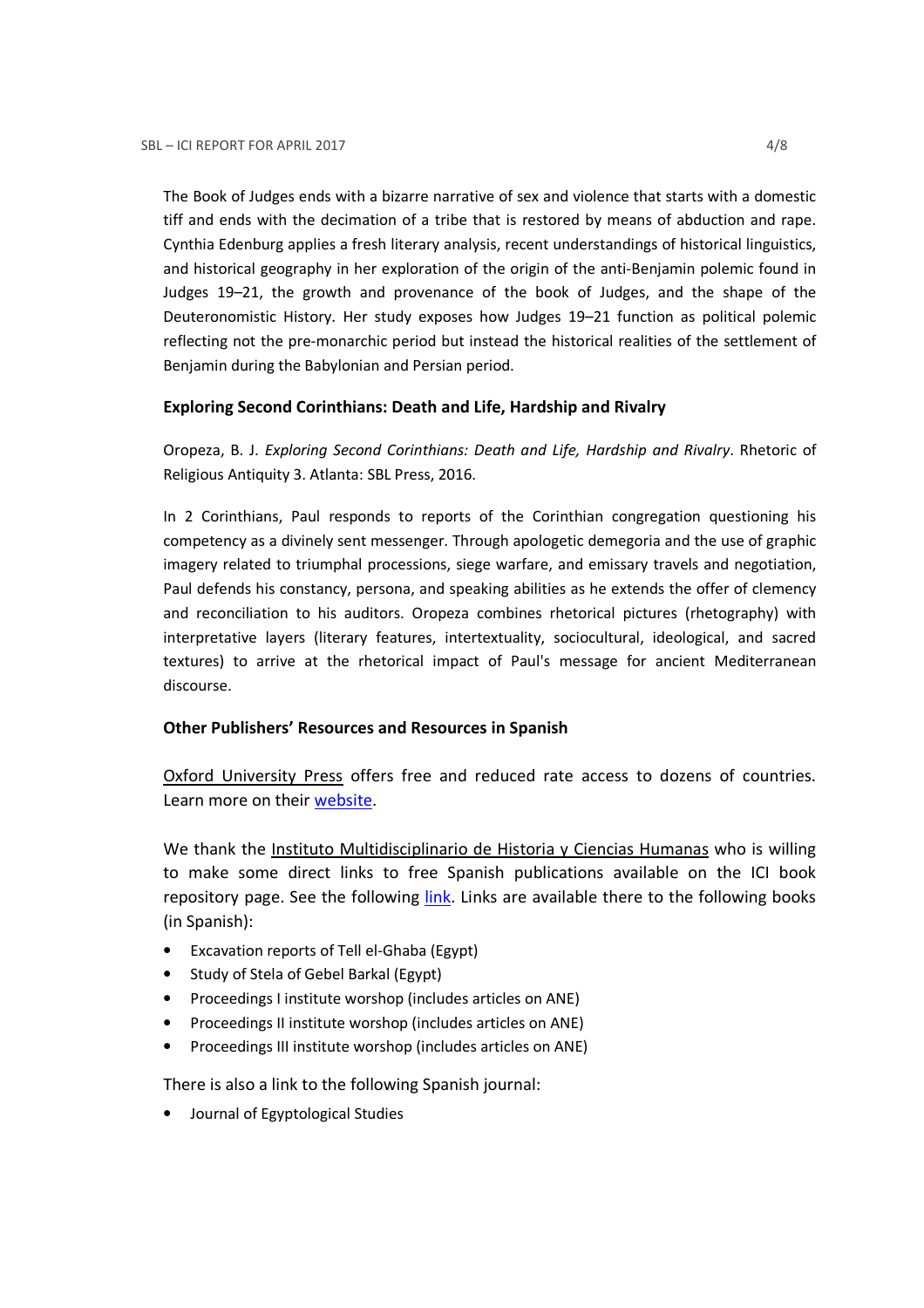#### JSTOR provides free or low cost access to more than 1,500 institutions in 69 countries

More than 1,500 institutions in Africa and other developing nations receive access to JSTOR free of charge or for steeply reduced fees. This is made possible through a combination of philanthropic support and the fees paid by libraries in other countries around the world, as well as publishers' eagerness to support this work. More information is available about JSTOR's African Access Initiative and Developing Nations Access Initiative programs.

## (f) ICI TEACHING COLLABORATION PROGRAM

In order to facilitate the exchange of scholars and institutions in biblical studies across the globe, a teaching collaboration program is run by the ICI. The facility consists of lists of scholars and institutions interested in exchanges that are made available on the SBL website. See: http://sbl-site.org/educational/ICITeaching.aspx. If you or your institution is interested in such collaboration, please visit the site and enroll yourself in these lists. For more information, contact Jackie du Toit.

Furthermore, watch this space for new developments planned in this portfolio during 2017!

## (g) JOURNAL OF BIBLICAL LITERATURE (JBL) ARCHIVE

Take note that an archive with JBL articles from volume 122.1 of 2003 through volume 130.1 of 2011 is available online to people accessing the SBL website from any ICI country. See http://www.sbl-site.org/publications/ICI\_JBLarchive.aspx. All articles in those volumes can be downloaded for free!

## (h) THE SBL WEBSITE

The SBL website (on the SBL Press page) has a facility where one can search the full text of all SBL books! For this very convenient tool, see: http://sbl-site.org/publications/default.aspx

For searching reviews of a vast number of academic publications, see the website of Review of Biblical Literature (RBL) at (you have to log in with your membership number): http://www.bookreviews.org/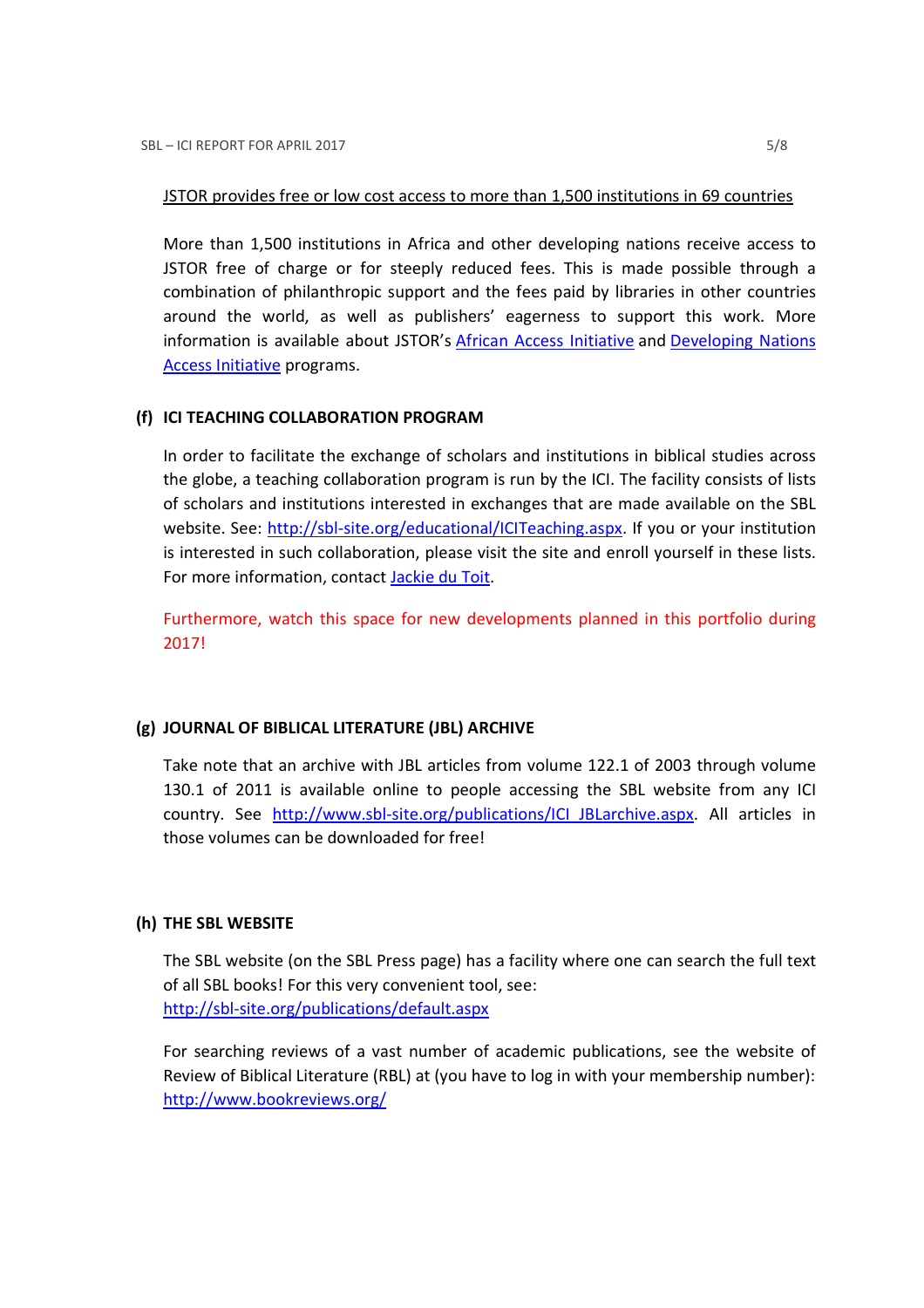## (i) EVENTS

The SBL maintains a significant list of events taking place anywhere in the globe. For the full list please go to http://www.sbl-site.org/meetings/events.aspx

A selection of events is listed below—mainly those taking place in ICI regions. Please provide information on conferences in your region, including calls for papers, to Sharon Johnson at sharon.johnson@sbl-site.org.

## June 15, 2017

## Call for Papers: The Dead Sea Scrolls Seventy Years Later. Manuscripts, Traditions, Interpretations, and Their Biblical Context

John Paul II Catholic University of Lublin, Poland

The contributions may deal with any topic related to the Dead Sea scrolls, be it archeological, paleographic, literary, historical, social, biblical, or religious—again, in their widest understandings. The preferred approach is to present a particular theme from the perspective of the development of the related scholarly research, beginning with the first publications of a Qumran manuscript, or first/early interpretations concerning a particular topic related to Qumran research. Any other analysis or approach is also acceptable.

For more information:

See http://ocs.academicon.pl/index.php/test/DSS2017

#### July 18-22, 2017

#### Philosophical Investigation of the Hebrew Scriptures, Talmud and Midrash

This conference will seek to elucidate the classical Jewish theology of torah from heaven in light of recent challenges. We are especially interested in papers that seek a better understanding of the views presented in the Hebrew Bible, Talmud and Midrash, according to which the torah is to be seen as entering the world through, or being given shape by, God's speech to Moses and Israel at Mt. Sinai.

Please direct correspondence to gavriell@herzlinstitute.org

#### August 7, 2017

## Conference on Apocalyptic Literature and Mysticism: Investigating a Turn in Recent Apocalyptic Research

Yale Divinity School and the Faculty of Theology and Religion at the University of the Free State in Bloemfontein, South Africa, will be hosting a conference on this theme. The conference focuses on the relationship between apocalyptic literature and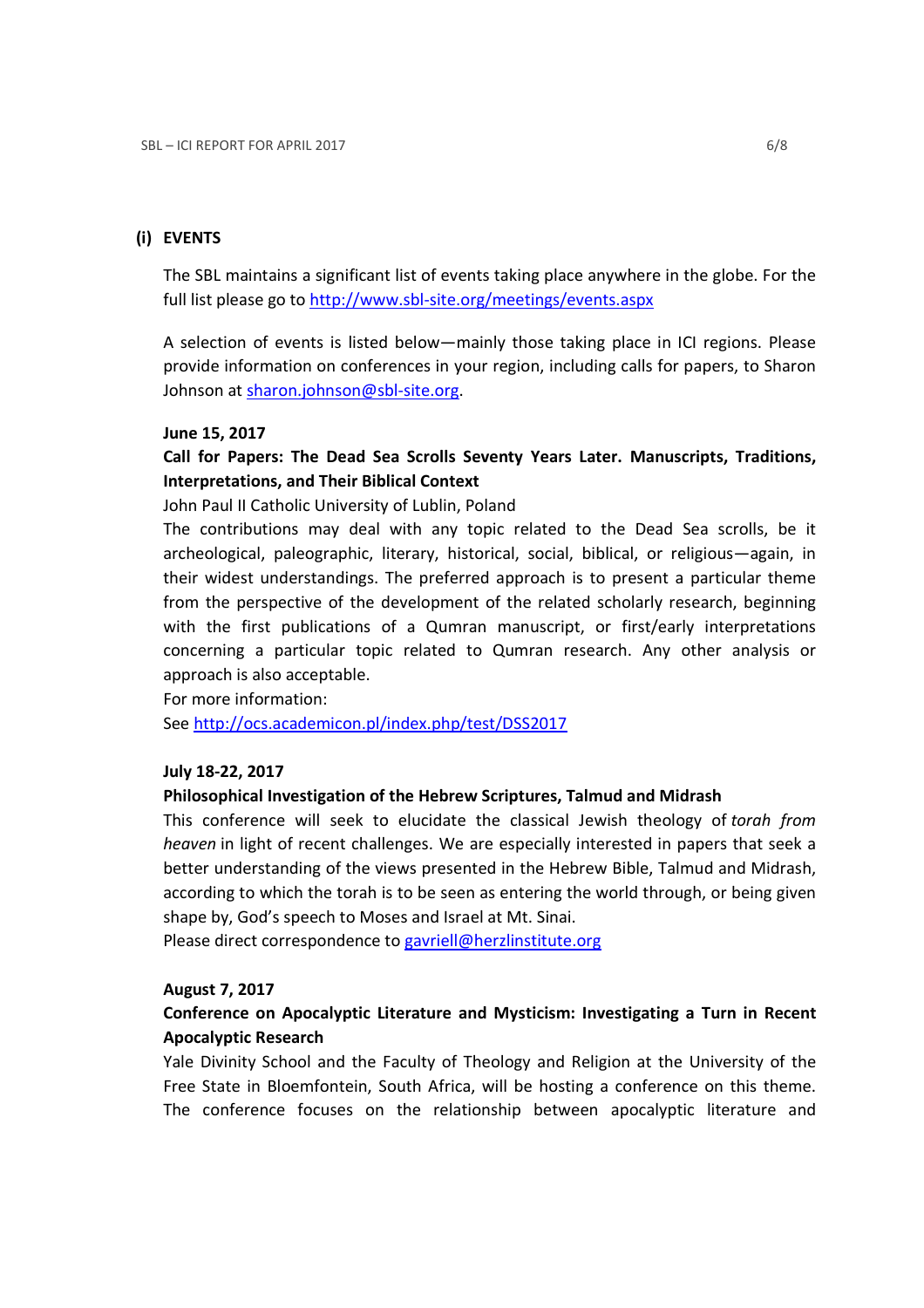Merkavah Mysticism/mystical movements/texts. The conference will take place on at the University of the Free State. Speakers include John Collins, Adela Collins, Greg Sterling, Jörg Frey and Pieter de Villiers.

For more information.

August 7-11, 2017 2017 SBL International Meeting Berlin, Germany https://www.sbl-site.org/meetings/Internationalmeeting.aspx

## September 8-10, 2017

## Biblical Interpretation for Caribbean Renewal

Jamaica Theological Seminary will host an interdisciplinary theology conference on its campus 14-16 West Avenue, Constant Spring, Kingston 8, Jamaica W.I. The conference is co-sponsored with the Caribbean Graduate School of Theology and the United Theological College of the West Indies.

Both Caribbean residents and others with an interest in the Caribbean are invited to propose papers on any aspect of the theme of "Biblical Interpretation for Caribbean Renewal." We especially encourage papers that:

- propose priorities for biblical interpretation in the Caribbean
- address current practices of biblical interpretation in the Caribbean
- engage particular biblical texts in light of Caribbean realities

The due date for receiving proposals is July 15, 2017.

Further information on submitting proposals may be found in the Call for Papers.

For more information please visit the conference page on the website of the Jamaica Theological Seminary.

#### October 25-26, 2017

## The Dead Sea Scrolls Seventy Years Later. Manuscripts, Traditions, Interpretations, and Their Biblical Context

John Paul II Catholic University of Lublin, Poland.

The huge impact of the scrolls on the field of biblical studies (in its most expansive sense!) makes it imperative that we undertake today an effort to examine and review the large field of Dead Sea Scrolls studies. The seventieth anniversary of the first discoveries seems an opportune time. The conference creates a platform for scholarly exchange concerning the present state of professional research in the field of Qumran studies.

For more information:

See http://ocs.academicon.pl/index.php/test/DSS2017